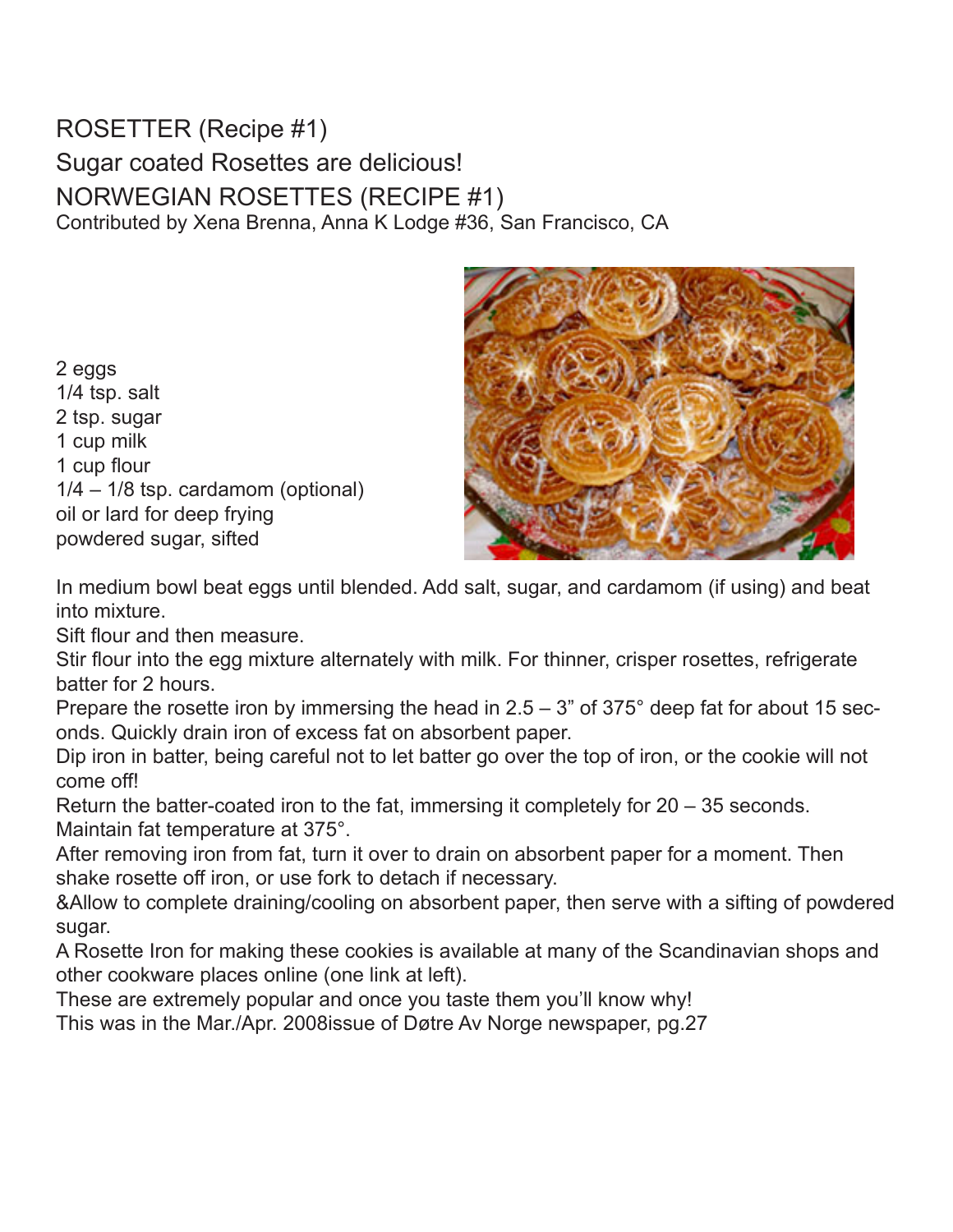# ROSETTER (Recipe #2)

ROSETTES (RECIPE #2) Contributed by Vikki Mullenbach, Sigrid Undset Lodge #32, Palo Alto, CA

2 eggs, slightly beaten 2 tsp. sugar 1 cup milk (skim ok) 1 cup flour 1 Tbsp. lemon extract canola oil for deep frying table sugar



In large bowl add sugar to slightly beaten eggs and mix. Then add milk.

Stir flour before measuring and add the cup of flour slowly while stirring into the milk mixture. Batter should be smooth and about the consistency of heavy cream before you add the flavoring\*.

Allow bubbles to dissipate before making rosettes. Bubbles when cooked will fill with oil making them greasy, which you don't want. Consequently, when mixing, stir gently to avoid lots of bubbles!

Heat canola oil to 375 degrees. Heat rosette iron 5 to 10 minutes. Allow rosette iron to drip off excess oil before dipping iron into batter.

Do NOT coat to the top of the iron, only to about 3/4 of the height of iron. Then pause to allow batter to coat iron well. Dip iron with batter into hot fat for 2 to 3 minutes until active bubbles slow and rosettes are darker brown on top and light brown on the bottom. Remove rosette iron from oil and hold it upside down over oil to allow the oil to drain.

Use table knife to tap gently on the stem of the iron to drop the rosette onto paper towel. If it doesn't drop, use the knife to gently nudge and work loose the rosette from around the iron. When about half done, the rosettes can seem to be a bit rubbery and not as crisp. If this happens add a teaspoon or two of milk to the batter and mix. Also, try to stir the batter from time to time to remix it and keep it from getting thicker during your cooking.

After cooking, put table sugar in a cake pan and coat rosettes on both sides. Store in air tight container.

A Rosette Iron for making these cookies is available at many of the Scandinavian shops and other cookware places online (see left links). Oil can be heated either in deep pan or in special deep fryer machine.

Amazing delicious and not oily! Freezes well.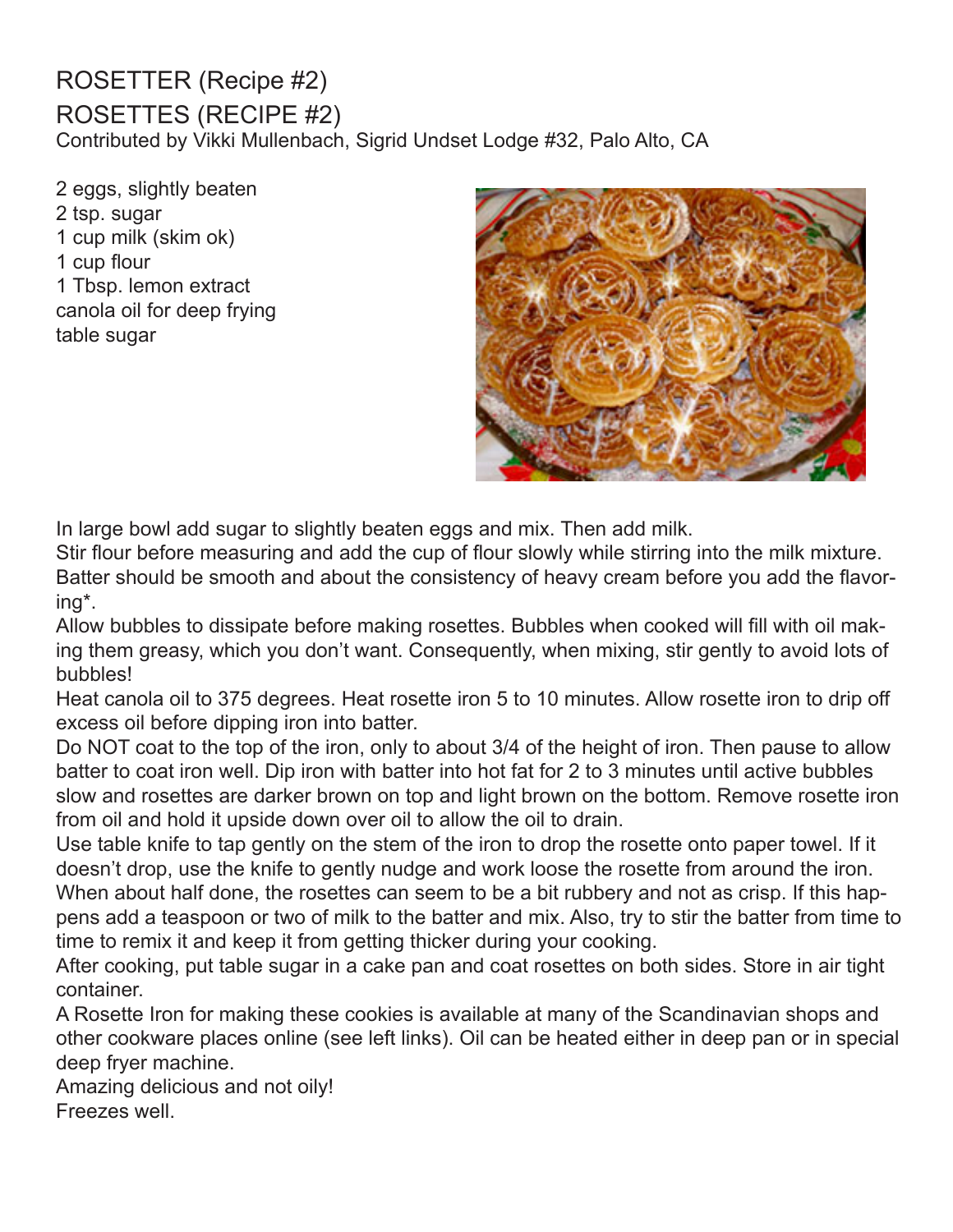## RULLEPØLSE\* (COLLARED BEEF/BEEF ROLL) Contributed by Sue Larson, Sigrid Undset Lodge #32, Palo Alto, CA

2 1 to 2 pound flank steaks 2 tsp. cloves 2 tsp. allspice 2 tsp. mace salt and pepper to taste 8 strips bacon (uncooked) 2 or 3 bay leaves 1/2 onion, copped or 3 tbsp. dried onion 5 dozen 2" white bread rounds or squares mayonnaise parsley sprigs



Add bay leaves, onion, salt and pepper to 2 quarts boiling water.

Prepare flank steaks by pounding in both directions on both sides with mallet, side of saucer or side of potato masher. Sprinkle meat with salt and pepper, cloves, allspice and mace. Cut each steak in half lengthwise. Lay bacon down center of each section. Roll each and sew with thread into sausage-like roll. Can also use cooking cotton rope to tie into roll shape. Do same for other steak pieces.

Drop 4 meat rolls slowly into boiling water and cook at a medium boil for 1 hour. Turn off stove. Let sit in water until it's medium warm. Take out of water and wrap in foil.

Cool. Take out stitches and or rope. Refoil and refrigerate overnight or freeze in freezer bags rolls you will not be using.

About 1/2 hour before cutting, semi-freeze those that are not frozen (or mostly thaw frozen ones). Cut when partly frozen into thin slices (between a 1/8" and 1/4" thick). Note: Only cut when ready to assemble final smørbrød (open faced sandwiches).

To assemble sandwiches, cut bread rounds or squares a bit bigger than roll slice size with cookie cutter or knife.

Spread mayonnaise lightly on bread just to keep bread moist.

Add slice of Rullespølse and then finish off with a parsley sprig. Serve at once.

Each roll makes a dinner plate full of smorbrod.

\*Translates as rolled sausage literally, but meat is actually formed into sausage like roll which you then cut into thin round slices.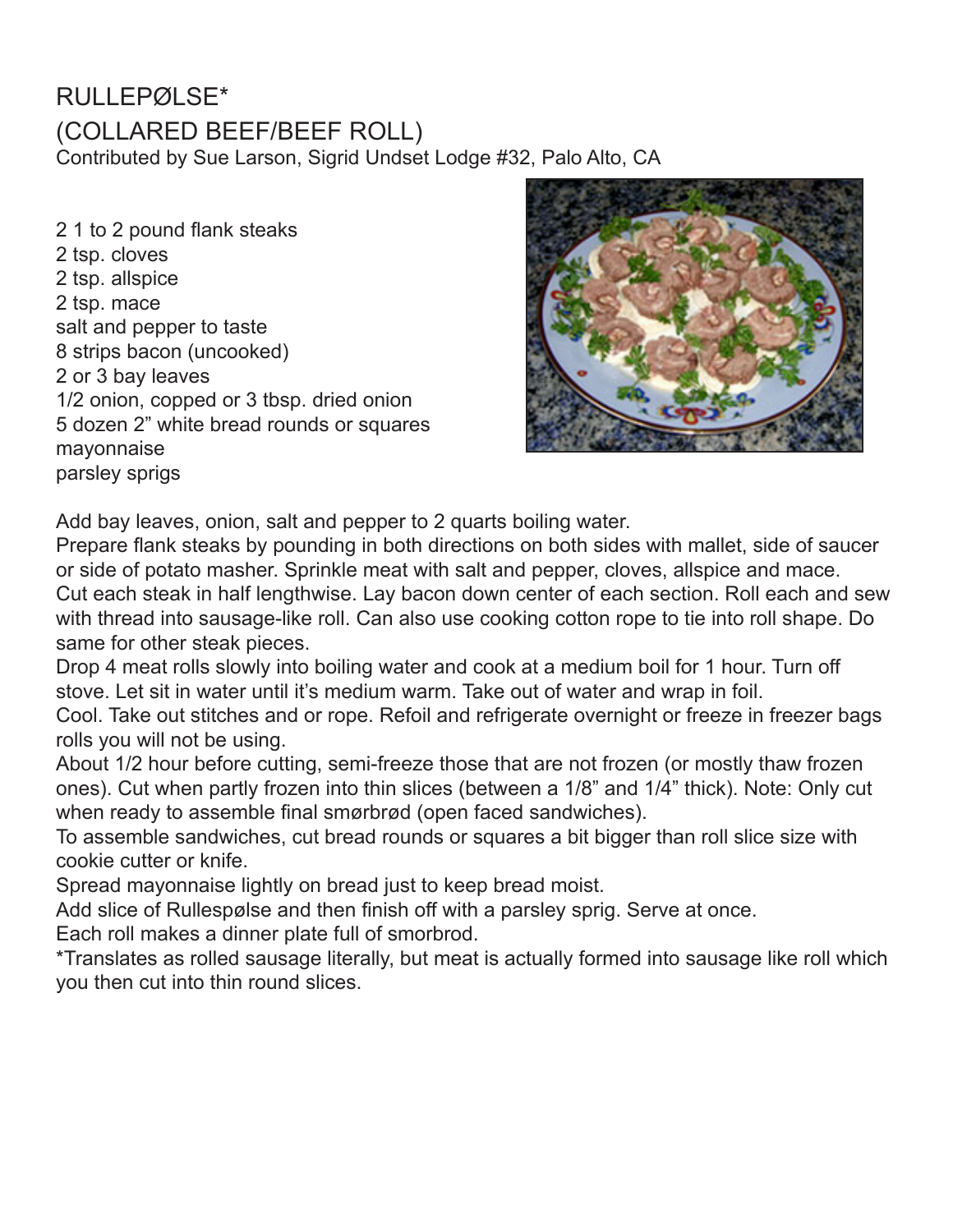# RULLEPØLSE\* (LAMB ROLL)

Contributed by someone from Lyngblomsten Lodge #27 (no longer a lodge)

1 pound lamb flank steak 1 Tbsp. grated onions 1/2 tsp. ground pepper 1 Tbsp. salt 1/2 tsp. allspice 1/2 tsp. saltpetre slices of pork and veal steak 1 tsp. caraway seed

Brine:

1 pound rock salt 1/2 tsp. saltpetre 1/4 cup sugar 1 bay leaf 2 1/2 quarts water



Remove bones and sinews from meat and wash thoroughly.

Flatten out flank and sprinkle the spices on the surface. Add the filling of onion, pork and veal slices. Bring sides and ends of flank together and sew with stout thread.

Tie around with cord and place in brine.

To make brine: Dissolve rock salt, saltpetre, and sugar in water. Add crushed bay leaf. Chill thoroughly before adding meat. Refrigerate for many days.

About 10 days later, remove meat from brine and cover with water and boil slowly until tender (about 2 hours).

Place in press\*\* and place weight on top and leave (in refrigerator) until cold.

Slice thin and serve on open-faced sandwiches as in photo above.

Makes two plates of open faced sandwiches rounds.

\*Translates as rolled sausage literally, but also given the name collard meat (name of meat used). Note, the meat is actually formed into sausage like roll which you then cut into thin round slices. It can be made with beef or lamb.

\*\* A brick wrapped carefully in plastic wrap in a small bread pan works as a press.

Note: Saltpetre is saltpeter and is not usually used anymore. Substitute Sea Salt pr order online or get at drugstore.

Photo above was actually made with beef, but look will be similar.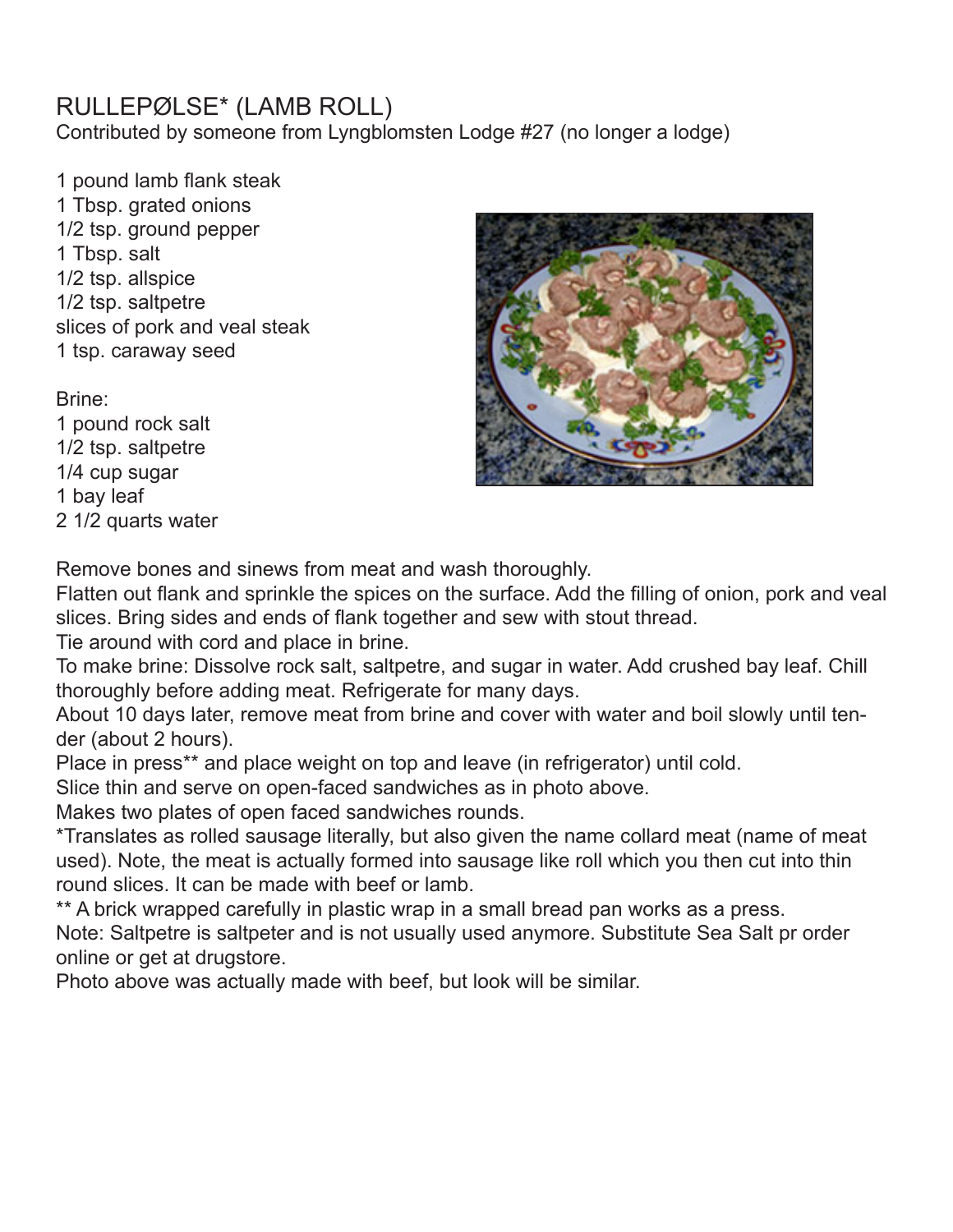# SANDBAKKELSER (Sandkaker)

SAND TARTS – Norwegian Version Contributed by Adalaine Sather, Stjernen Lodge #7, Astoria, OR

3/4 cups sugar 1 cup. butter 1 egg 1 tsp. vanilla 2 1/2 cup flour 1 cup finely chopped almonds

Cream butter and sugar in separate bowl until fluffy.

Add egg and vanilla. Mix well.

Slowly add dry ingredients and mix well.

[At this point you can either continue or put dough in refrigerator and complete later.] Press a bit of dough [about 1 tablespoon, depending on size of pan] into each sandbakkelse form. [It should fill the form but not overlap edges. These forms are little tart tins with fluted edges. Put a group of tins on a cookie sheet.]

Bake in a preheated 300° F oven until golden brown.

[Tap upside-down to remove from tins. Cool. Often served plain, but very nice with a teaspoon of homemade jam or whipped cream with fresh berries in the cookie's bowl.]

Sandlebakkel tins or small tart tins are available at many of the Scandinavian shops and other cookware stores such as Sur La Table stores or online (3 linked in left column).

These are beautiful old Norwegian cookie that have a great flavor and look pretty.

One of our members, Kari Diehl, has a great article online about how to make them, so we suggest you check it out.

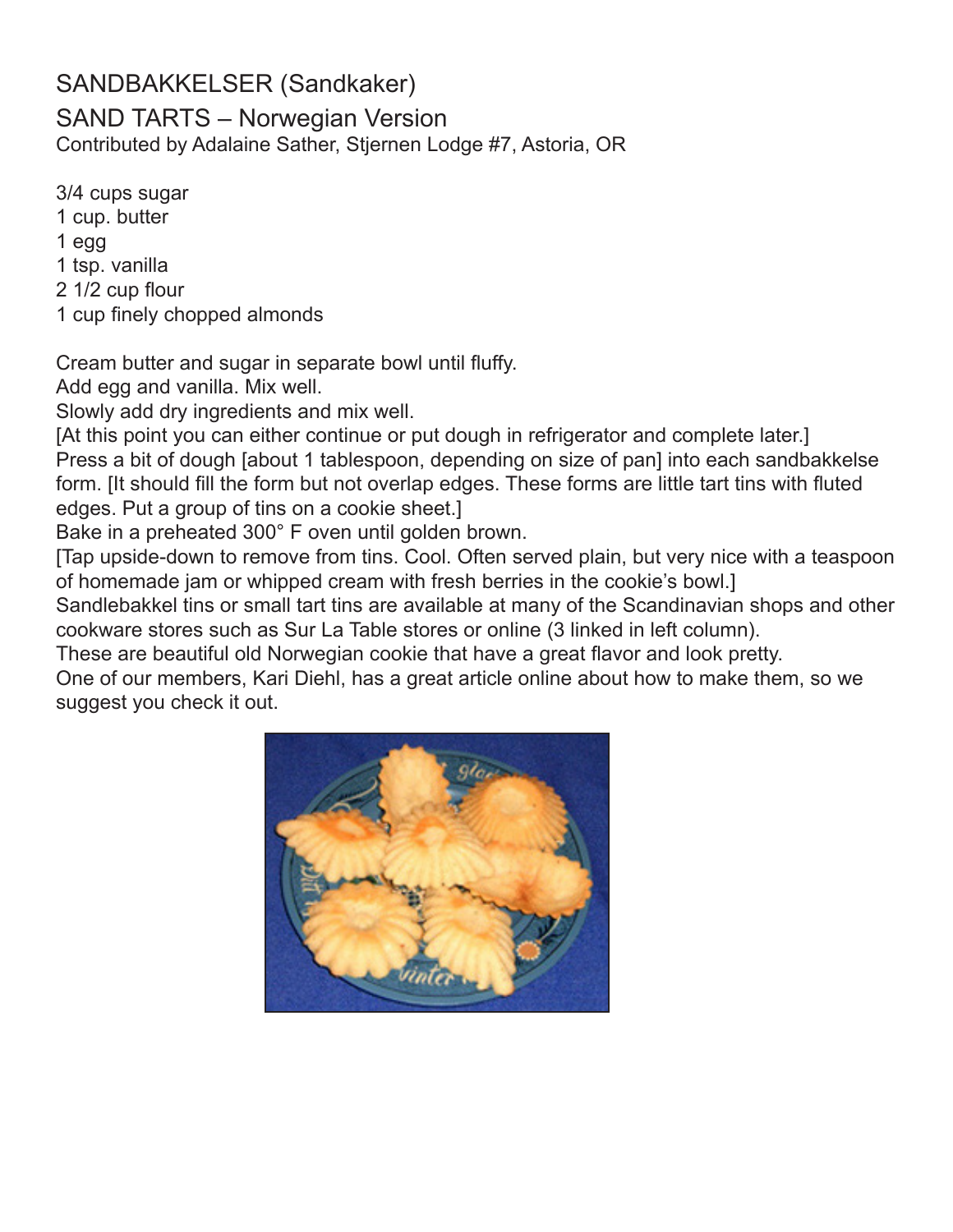#### ANIS SMÅKAKER SELF-ICING ANISE COOKIES Marie Berglund,Embla Lodge #2, Tacoma, WA



3 eggs (medium) 1/2 lb. powdered sugar 1 1/2 cups flour 1/4 tsp. anise oil\*

Beat eggs very stiff, add sugar gradually, beating continuously. [Add in anise oil.] Then add flour, beating still more.

Drop by teaspoonful on a greased cookie sheet. Let stand overnight.

Mix in toasted almonds. [Cover dough]. Chill.

In the morning bake in a preheated 350-375° (F) about 10-12 minutes. A pretty white icing will appear on top of these cookies.

Yields about 6 dozen cookies.

\* Note: Anise Oil is available online, and in drug stores or in cake stores, and is expensive, but well worth it ...a little goes a long way.

This one seemed to be like pancake mix when used jumbo eggs so suggest you only use medium eggs. I added butter 3 T to make the batter stiffer when this happened, but not much self icing look but nice sheen to them.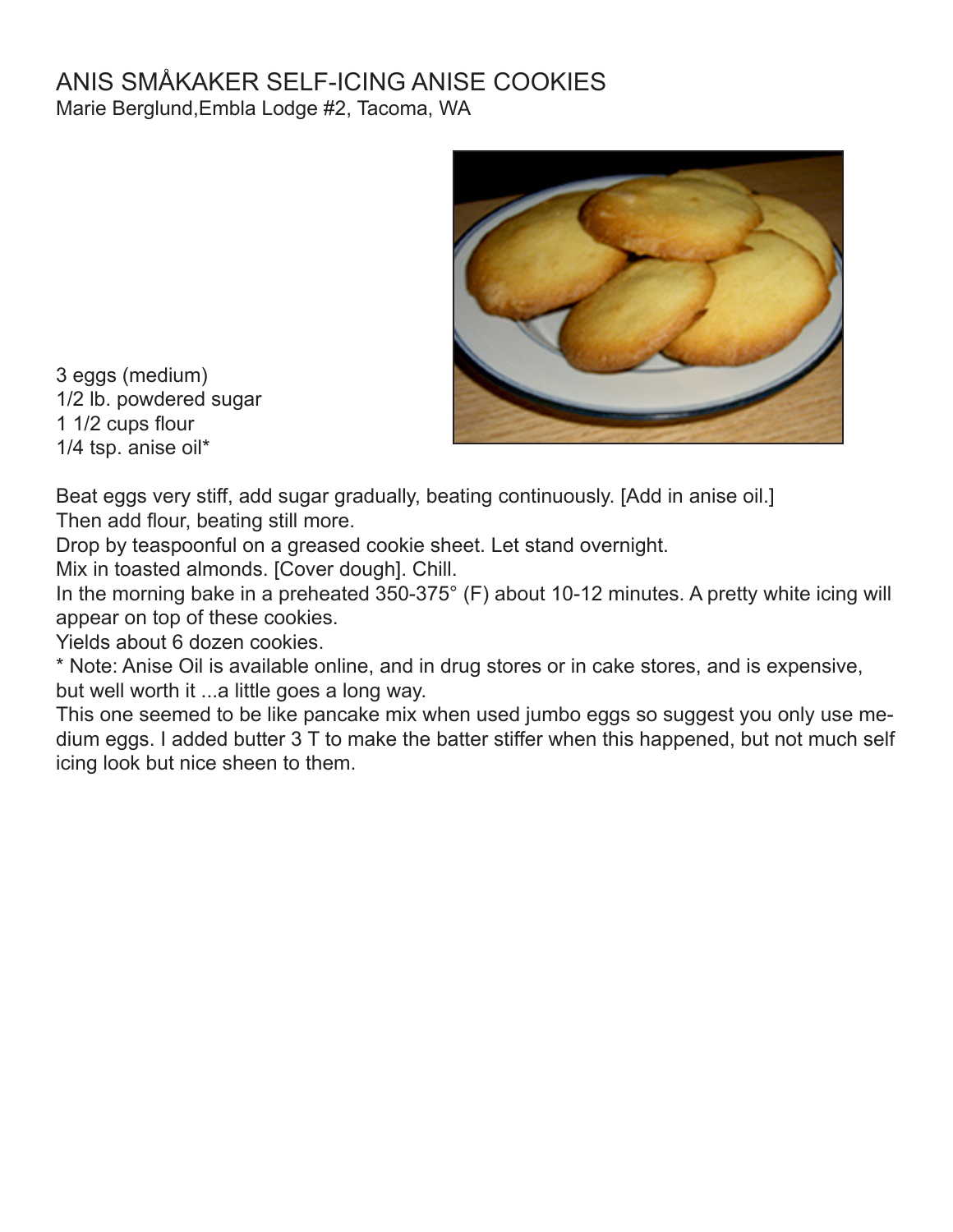# SCANDINAVIAN DARK BREAD (Aunt Ted's Secret Bread)

Contributed by Ted Olson (ND), aunt of Katie Allen of Sigrid Undset Lodge #32, Palo Alto, CA

2 packages of dried active yeast 1 Tbsp. sugar 1/2 cup luke warm water 1 cup brown sugar 2 Tbsp. salt 2 cups Kellogg All Bran cereal 1/2 cup dark molasses (Brer Rabbit green label--Full Bodied is best) 2 cups scalded milk 2 cups hot water 1/4 cup bacon grease (warm) 3 1/2 cups stone ground graham flour 8 cups unbleached white flour butter (as needed) Yields: 4 loaves In medium bowl, dissolve yeast in 1 T sugar and 1/2 cup luke-warm water. Set aside to rise. Meanwhile in large bread bowl, put brown sugar, salt, molasses and bran cereal. Pour in scalded milk and mix and then add bacon grease and hot water. Mix until everything dissolves

then cool down to lukewarm.

When lukewarm, add the yeast mixture that has expanded while sitting.

Time to add graham flour using 1/2 cup at time. Mix between additions until smooth. Continue adding white flour 1/2 cup at time until the mixture is no longer sticky. (I have to hand mix the last couple of cups as the spoon doesn't work). Hold bread ball in one hand as grease the bottom and sides of bread bowl with a dab of butter. Put bread mixture down in bowl and butter top of mixture a bit before covering with a dish cloth.

Set aside in warm area and let it rise until doubled in bulk.

Knead dough down hard and return it to bowl (cover again) and let it rise a second time until doubled. *(continued next page)*

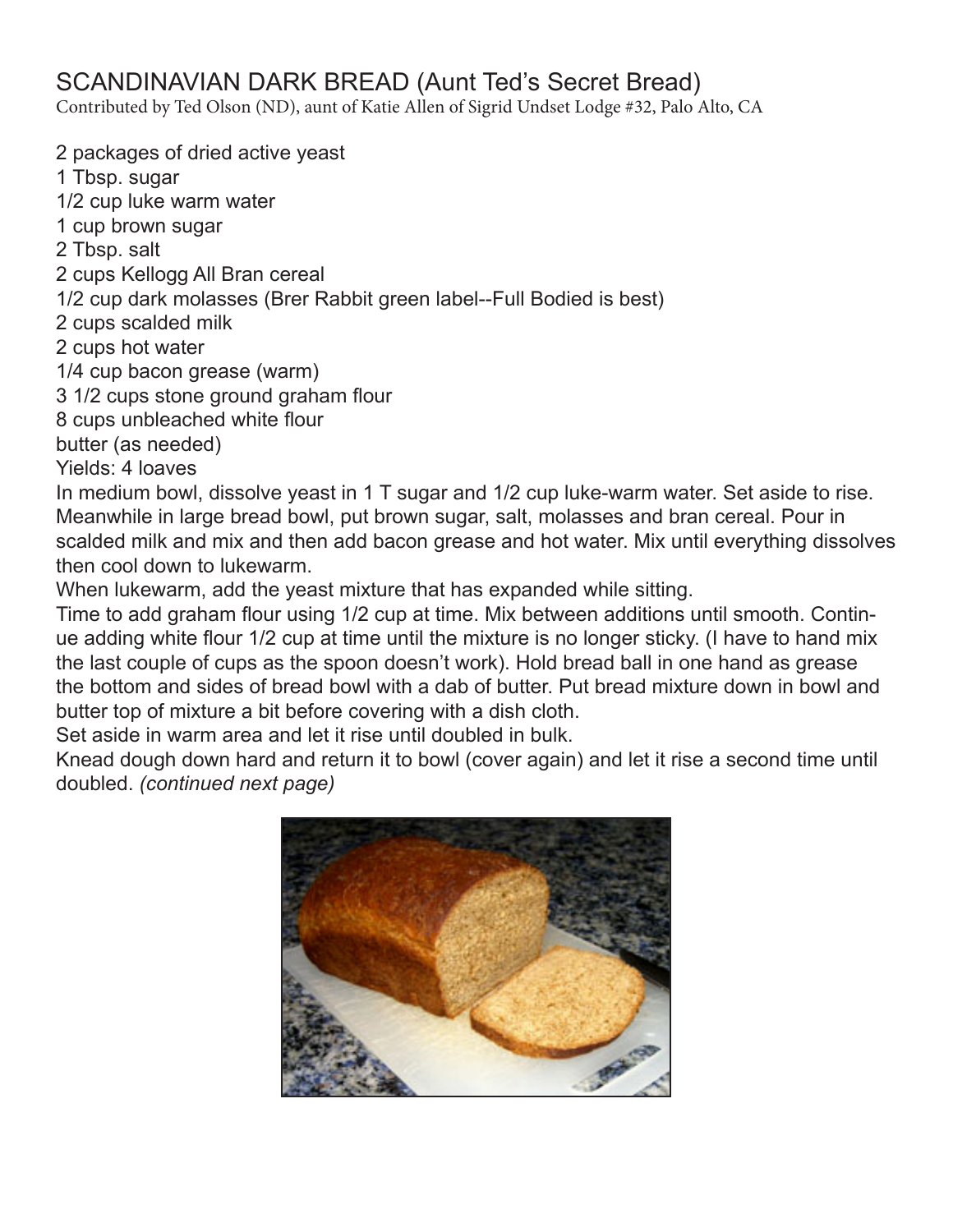Punch dough down and divide into 4 parts. Each part makes one large loaf of bread. Grease bread pan and form dough into loaf shape. Add to greased pan. Repeat with all dough parts. Cover the 4 filled bread pans and let them rise in warm area until doubled in size.

Preheat over to 375 degrees. Place pans in preheated oven and cook for 15 minutes at this temperature. However temperature to 350 degrees and leave pans in oven an additional 30 minutes. Cool on racks for short time (5 minutes), before taking them out of pan and leaving them upright on racks where you then glaze them by rubbing a stick of butter over tops and sides to give it a wonderful gleam. (You don't use much butter, just enough to coat it so it glistens). Cool on racks until cool.

When cut bread, slice very thin as it's dense. This bread can be frozen (in freezer zip-lock bags) and should be kept in refrigerator (plastic bag zip lock works well) once it's been open to keep it fresh for weeks.

This recipe's secret ingredient of bacon grease must be included as it gives it the best flavor. It is based on a Norwegian recipe from the early 1900's with some Swedish influences that later was changed to add extra fiber.

Terrific with cheese or as morning toast! Makes delicious smørbrød!

Freezes well. Keep in refrigerator after opening or within one day of opening. Will keep in refrigerator for a very long time!



Four loaves of bread ready to rise before baking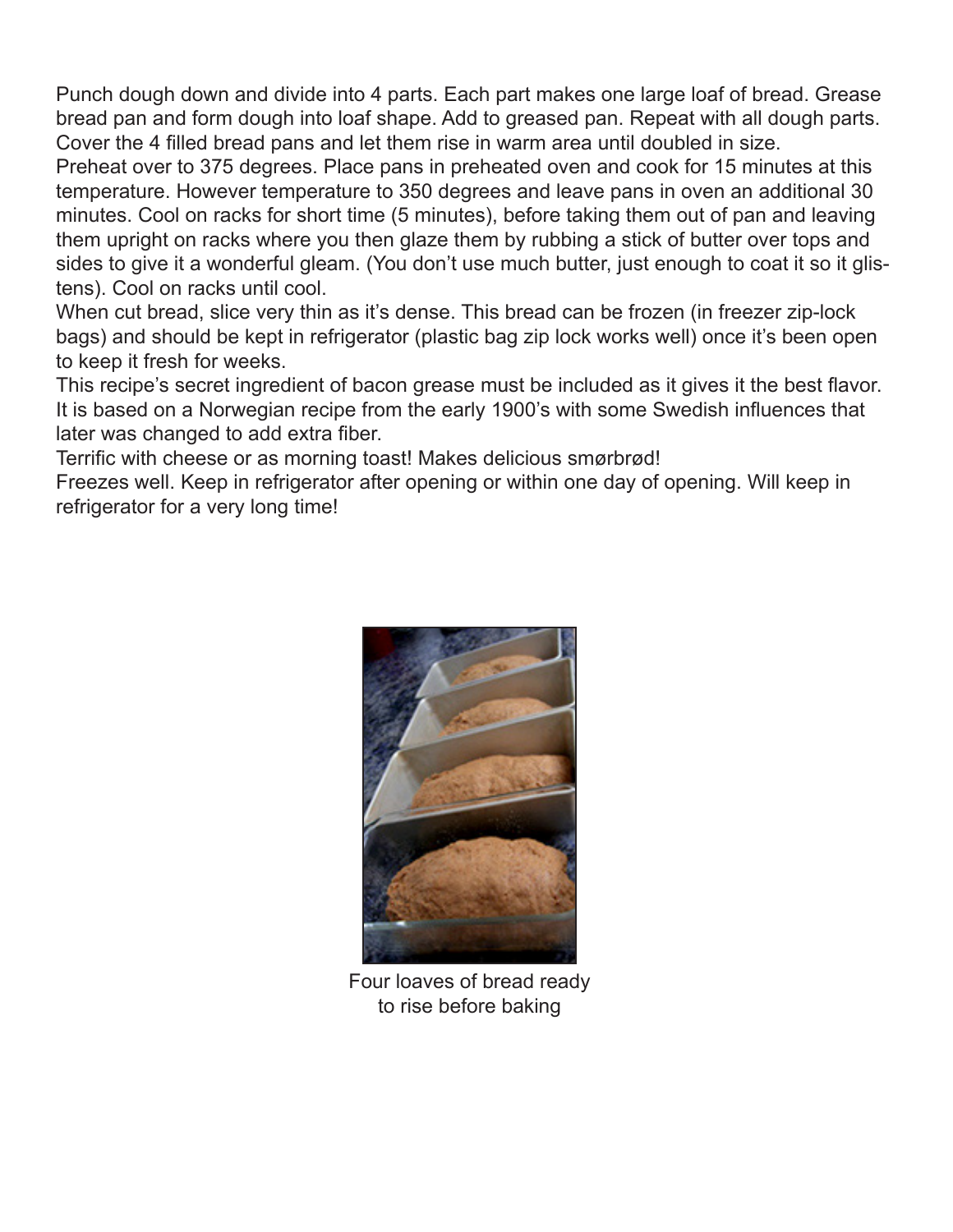#### RØMMEGRØT (Sour Cream porridge/pudding) Contributed by Marie Velsvick of Embla Lodge #2, Tacoma, WA



1 quart sour cream\* 1/2 cup flour 2 cups whole milk sugar cinnamon cinnamon sticks (optional garnish)

Cook sour cream in saucepan for about 20 minutes.

Over heat, slowly stir in flour using small amounts at a time and then stirring between each addition.

Keep stirring until butterfat separates and can be poured off. [Reserve this butterfat in a separate bowl.]

When fat has been removed, add a pint of milk to the pudding.

Thicken if necessary [with additional flour].

Serve hot with cinnamon, sugar and little of the butterfat [on top]. Optionally, can garnish bowl of this with cinnamon sticks to give it a festive look.

\*It is easier to use unhomogenized sour cream, but this is rarely available in the US, unless you can order directly from a dairy. This does NOT mean unpasteurized, however.

This is traditionally served at Christmas in Norway.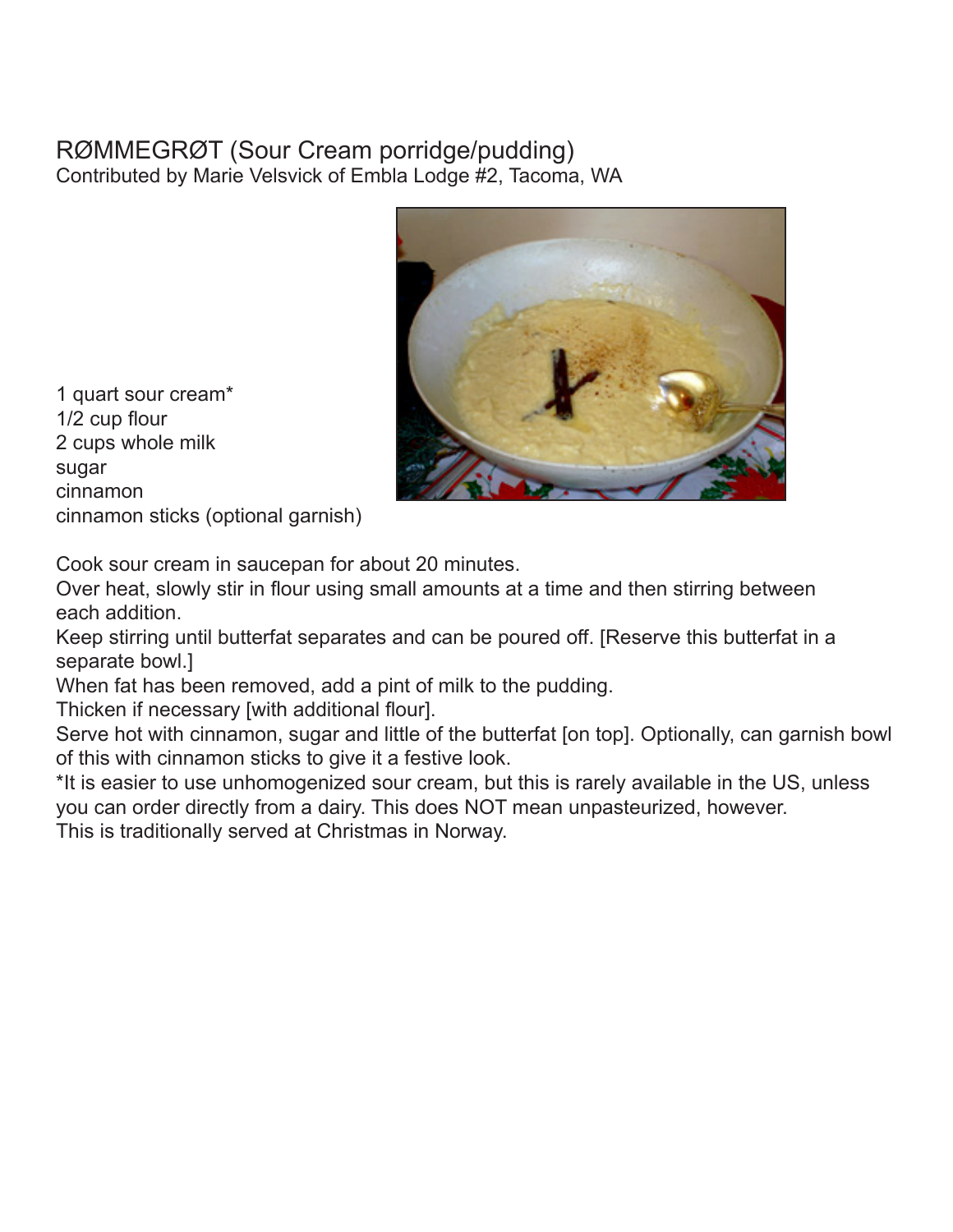# SURKÅL SOUR RED CABBAGE Contributed by Paula Baker, Anna Kolbjornsen Lodge #36, San Francisco CA

1 head red cabbage, ca. 1.5 lbs 1/3 cup butter 1 apple 2 tsp. salt 1-2 Tbsp tsp. caraway seeds 1 cup apple cider vinegar 2 Tbsp. sugar orange slices (optional garnish)

Remove outer leaves of cabbage and rinse cabbage in cold water. Divide in fourths and remove core. Lay flat side down and slice thinly.

Add butter to heavy saucepan.

Peel, decore and chop the apple.

Layer cabbage, apple and caraway seeds in the saucepan.

Add sugar to the vinegar and dissovle.

Cook over low heat until very tender. Stir about every 30 minutes.

Total cooking time between 1 and 1.5 hours.

Serves 4-6 large servings.

Great with rib roast, meatballs and at a smorgasbord.

Serve either hot or cold. Garnish with orange slices if desired.

When in a hurry and no time to make, purchase either the jarred red cabbage or the vacuum sealed packs and add caraway seeds as desired when heating.

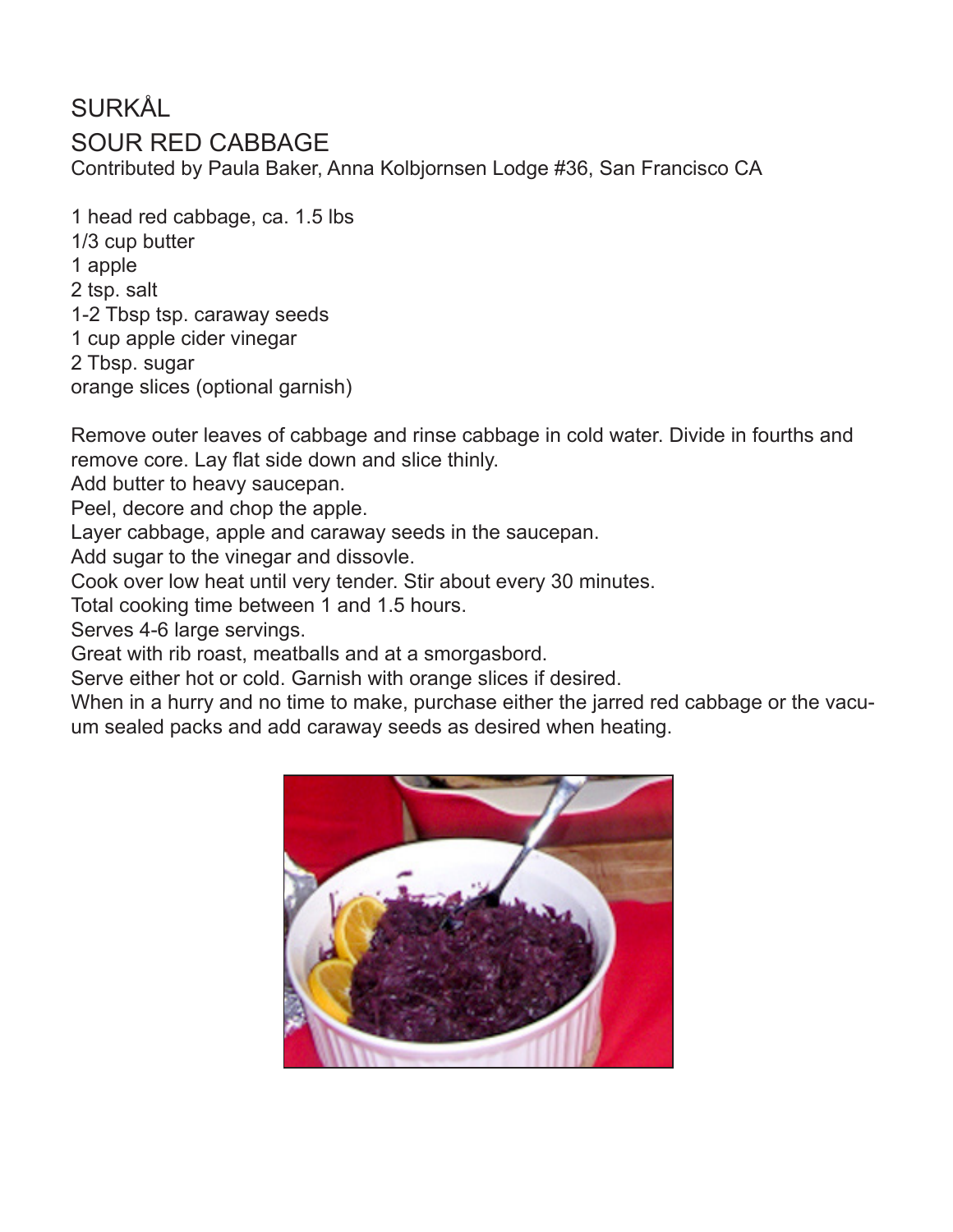### RØDKÅL SOUR RED CABBAGE **Unattributed**

1 head red cabbage 3 apples 1 Tbsp. sugar 2 Tbsp. vinegar 3 Tbsp. butter salt to taste 4 Tbsp. red wine 1 tsp. caraway seeds

Shred cabbage, [clean, core &] slice apples and put all in heavy kettle. Add sugar, vinegar, butter and salt. Mix. Cook slowly for 3 hours. Add caraway seed and wine in last 15 minutes. Option:Use apple juice in place of wine to reinforce apple taste if desired. Great with pork roast. Serve either hot or cold. When in a hurry and no time to make, purchase either the jarred red cabbage or the vacuum sealed packs and add caraway seeds as desired when heating.

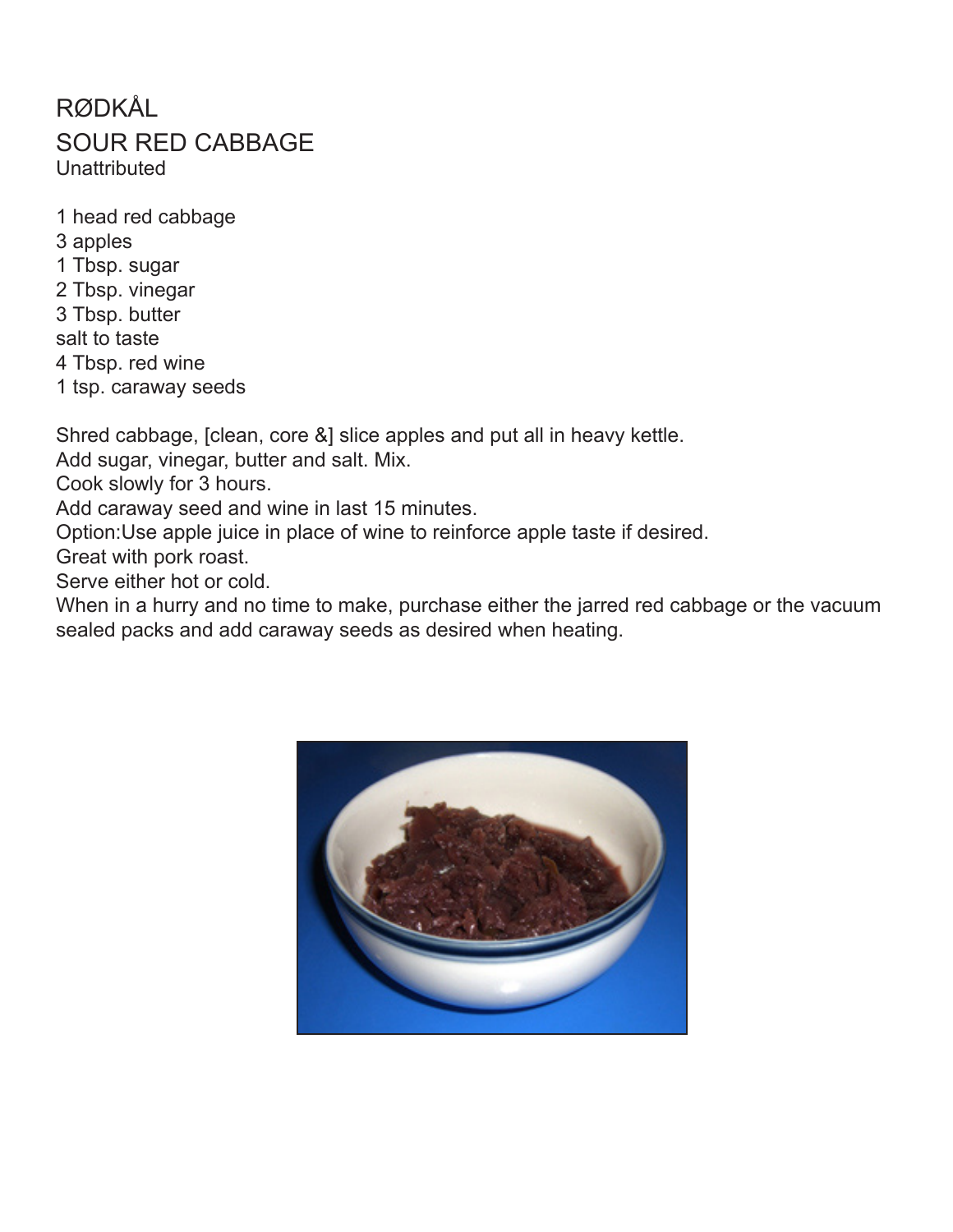# SPRITZ BUTTER COOKIES

Contributed by Marge Knyper, Anna K Lodge #36, San Francisco, CA

1 cup butter (2 sticks) 1/2 cup sugar 1 egg 1/2 tsp. almond or vanilla extract 2 1/4 cup all-purpose flour, sifted food coloring (optional)

In large bowl cream the butter before adding the sugar and beating until fluffy.

Beat in 1 egg and the extract until smooth.

Slowly blend in the flour, a bit at a time.

Chill dough.

For variety, divide dough into thirds. Add a few drops red food coloring to 1/3, green to another 1/3 and leave 1/3 plain. [Also, you can use other colors as desired.]

Fill a cookie press [Spritz Cookie presses have many choices of designs, so choose the one you like.] with dough in each color or combine colors for a rainbow effect. The dough should be pliable, but if it becomes too soft, re-chill slightly. Press onto an ungreased cookie sheet. Bake at  $350^{\circ}$  (F),  $8 - 10$  minutes or until lightly browned.

Let sit just slightly and then remove to cooling racks.

This recipe was in the Mar./Apr. 2008issue of Døtre Av Norge newspaper, pg. 27.

Spritz makers can be purchased from a number of sources including a few listed on the left column. Norpro, Sveiko, Wilton, etc. make these. Check online which one has best ratings or check e-Bay for vintage ones (SAWA 200 Deluxe is one).

Today, you can find several electric version such as the one made by Cuisinart (called an electric cookie press).

Make sure the cookie sheet is cold when you start. If dough is too cold, it will not work. If dough does not adhere to cookie sheet, it will not detach from the cookie press. Read instructions on your machine to see if they give tips. It is an art to make these cookies.

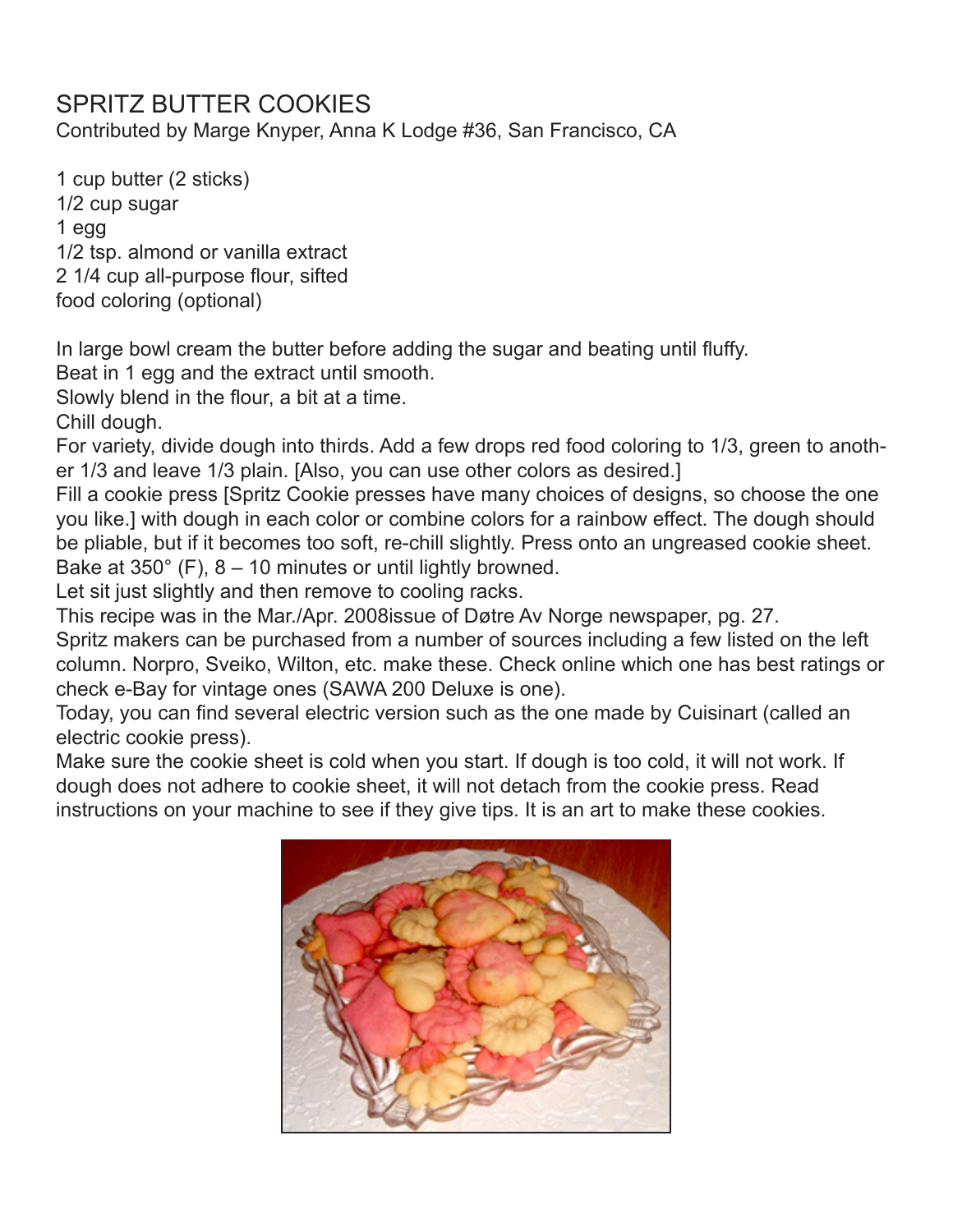## SVENSK MANDLE DRØMMER SWEDISH ALMOND DREAM COOKIES Katherine Allen, Sigrid Undset Lodge #32, Palo Alto, CA

1 1/2 cups butter (3 sticks) 1 1/2 cups sugar 1/3 cup canola oil 1 1/4 tsp. almond extract 1 tsp. powdered ammonium carbonate (hartshorn salt or hjortetaksalt)\* 1/3 cup chopped blanched almonds 1 cup all-purposed flour 1 cup almond meal (ground almonds) Yield: Makes about 24 cookies



(if larger than 1" probably makes about 18 cookies).

In bowl of electric mixer (large), beat sugar, butter and almond extract until light and fluffy. Gradually add canola oil a bit at a time while mixer is going on low.

Next, mix dry ingredients together (ammonium carbonate, two flours and chopped blanched almonds. Slowly add this mixture to electric mixer bowl with other ingredients on low speed. When all is mixed, can up speed to ensure everything is mixed well.

Chill dough in refrigerator for one hour.

Using a cookie scoop or tablespoon, scoop out dough in at least 1" diameter balls. Use hands to make round. (Do not press down). Place on parchment lined baking sheet with at least 2" between cookies (depending on diameter. The cookies flatten into circles on their own when cooking. For 1" balls, in300° oven bake for 15 minutes or until cookies are lightly browned around edge with cracks on surface. [Note: you will smell ammonia as they bake...it disapates and does not affect flavor of cookie. It makes them crisp and light.] \*\*

Remove cookies from oven and slide off parchment paper with cookies on counter top to cool. If using cooling rack, make sure it is same size as cookie sheet or those cookies falling off edges will not hold shape.

In preheated 375° oven, bake the cookies until golden brown around edges.

When cooled, either eat immediately, or place in individaul zip lock bags to prevent cookie from loosing it's crispiness and falling appart when handling. These are very delicate cookies.

\* Ammonium carbonate can be purchased from Scandinavaian speciality companies and used to be available thru drug stores. One small 25 Gr. package has 3-4 teapsoons of the salts. Nordic House in Berkeley CA sells this currently under their Dry Goods, Baking products section.

\*\*For the larger rounds, you will add about 5-8 minutes in cooking time. [Note 1 1/4" is probably largest size you would want to make as they turn out like Grandma's cookie size and are very delicate and would break if larger.]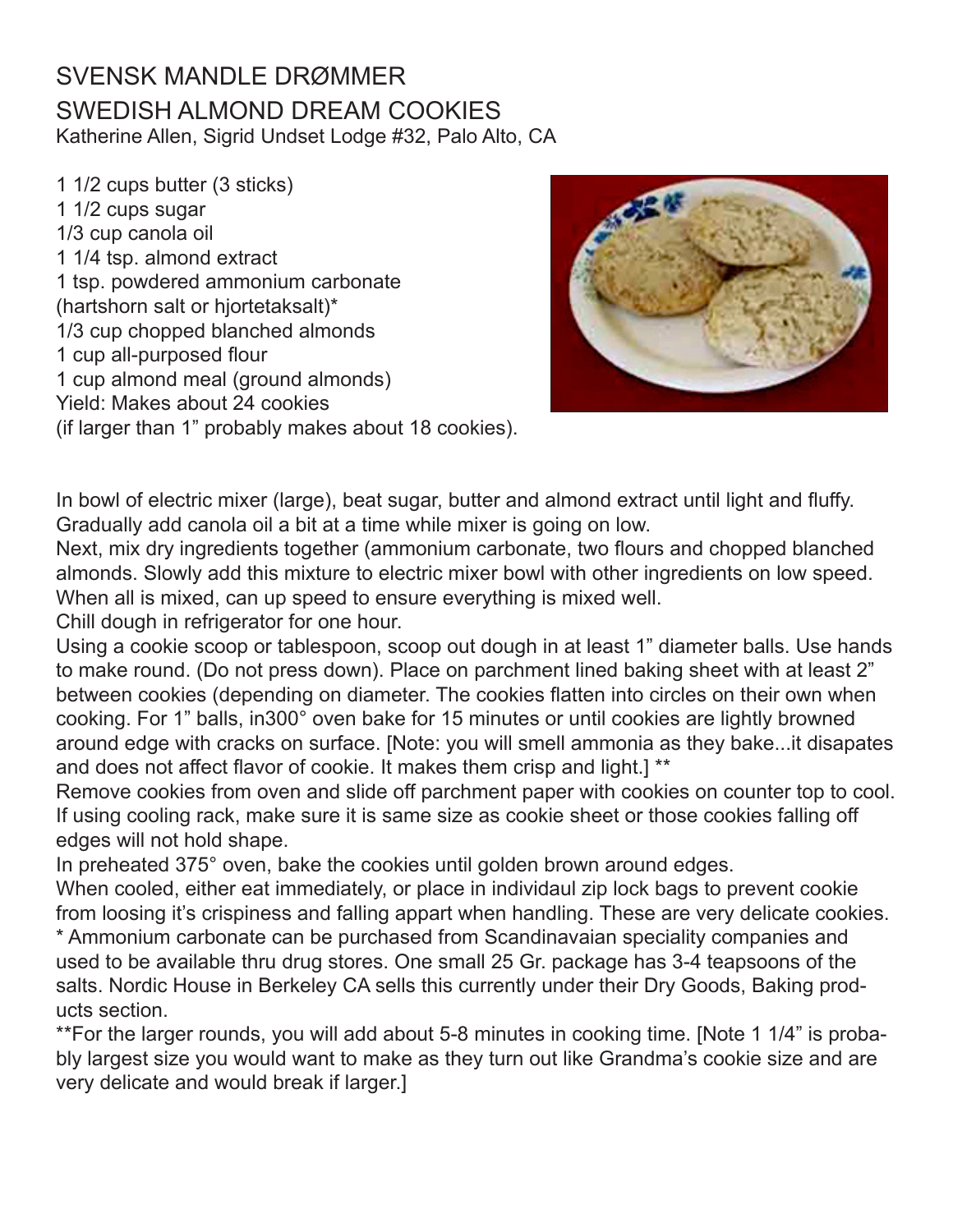# BRUNA BÖNOR BROWN BEANS (Swedish)

Contributed by Florence Drummond & Katie D. Allen, Sigrid Undset Lodge #32, Palo Alto, CA

2 cups brown beans (dried)\* 4 – 5 cups cold water 1 1/2 quarts water 2 tsp. prepared yellow mustard 1 – 2 Tbsp. brown sugar 4 Tbsp. or more dark molasses 2 – 4 Tbsp. vinegar (to taste) 1/4 cup ketchup salt to taste 1/2 cup diced onions (optional) 1/2 cup crisply fried crumbled bacon (blotted dry)



Delicious Swedish Brown Beans!

Yield:  $10 - 12$  servings.

Wash dried beans in cold water and drain. Take out any stones per directions. Soak beans overnight in pot of cold water ensuring the beans are covered with enough water so they can expand to two to three times original size.

The next morning, place pot of beans and water on stove and heat to boiling. Turn the pot down after it begins to boil and simmer for  $1 - 2$  hours until beans are somewhat tender. Add all the remaining ingredients except the bacon. Heat another 20 minutes, adding more water if required to keep it from getting too thick.

In bean pot (or other larger casserole dish), place beans with bacon on top if you haven't already cooked them. (Bacon can be mixed in or left on top.

Cover bean pot or casserole and bake in preheated 375 oven until beans are thickened, about another  $2 - 3$  hours. \*\*

Serve now, or hold and reheat when ready to eat.

\*Swedish brown beans, navy beans, etc. will work. (Ikea and other Scandinavian stores carry the Swedish brown beans usually. However, navy beans seem to be at all grocery stores in dried bean area.)

\*\*If beans are too thin, add either some flour, cornstarch, or tomato paste to thicken it. Be sure to cook after this addition for at least 30 minutes. If too thick, add water as needed. Although this takes time, the results are much better than canned baked brown beans! Many places sell old fashion bean pots. One is listed on the left column. Goggle for additional

pots. However, a simple casserole dish also works well.

Serve with Swedish Meatballs or at a Smorgasbord.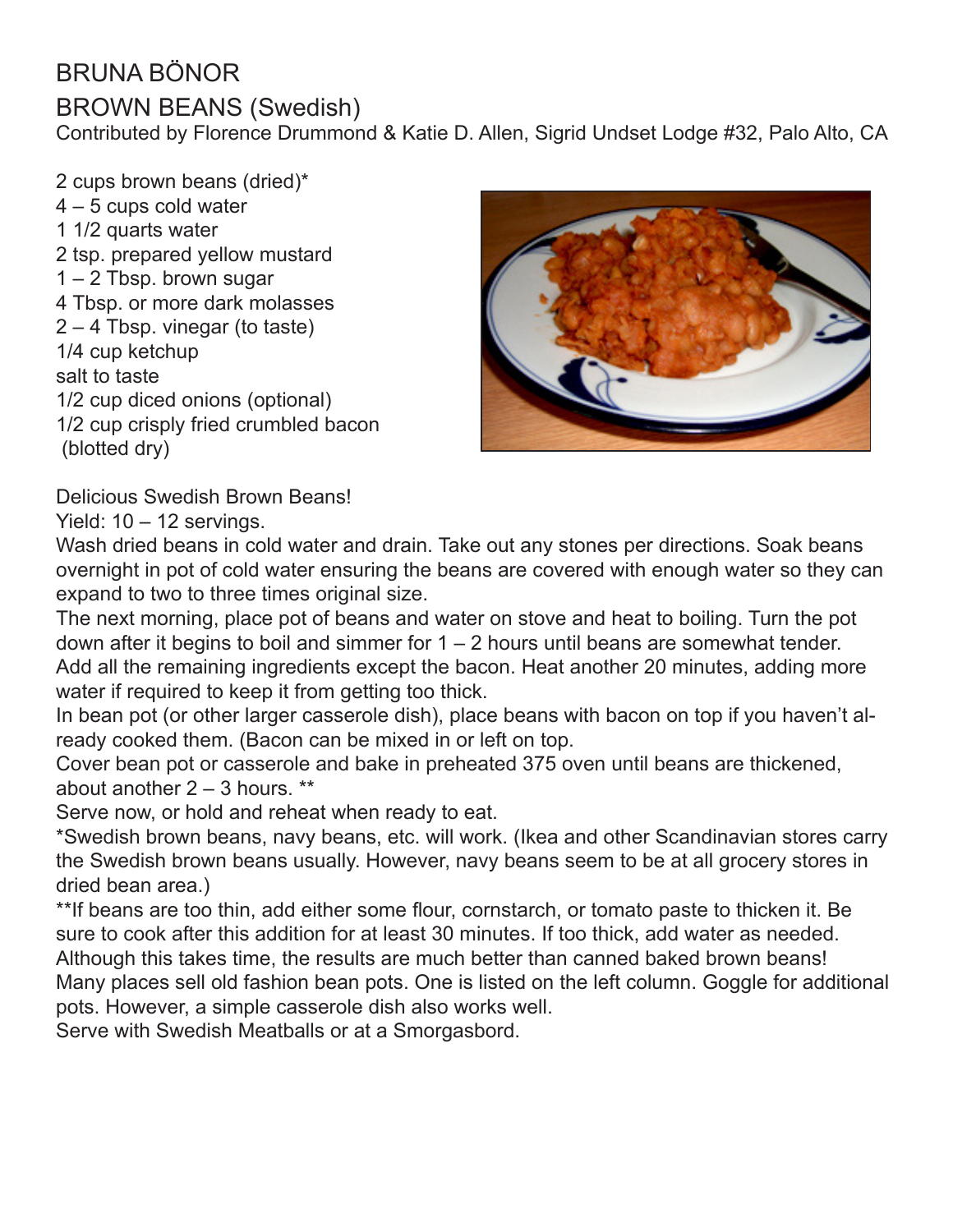# SWEDISH MEATBALLS (Recipe #1)

# AUNT TED'S SWEDISH MEATBALLS

Contributed by Katie Allen, Sigrid Undset Lodge #32, Palo Alto CA (Theresa Olson Recipe)

1 pound lean ground beef 1/2 cup milk 1/2 cup Saltine crackers 1 large egg, beaten 2 Tbsp. grated onion 1/8 tsp. ground allspice 1/8 tsp. ground pepper 7/8 tsp. salt (or scant 1 tsp.) 1 1/2 Tbsp. butter\* 1 1/2 Tbsp. canola oil or Crisco\* 1/4 cup water approximately 1/4 cup flour (as needed)



Swedish Meatballs from the past

#### Serves:  $6 - 8$

Soak cracker crumbs in milk, leaving a little less milk than called for first to see how it absorbs milk (you want crumbs to absorb the milk with no excess). Set aside for 5 minutes.

In large bowl combine meat, egg, onion, seasonings & soaked cracker crumbs. If mixture is too moist, refrigerate it for about 20 minutes to stiffen up batter, making it easier to form balls. Distribute a layer of flour on a medium sized plate or piece of waxed paper.

Form meat into 1 1/4" balls (roll until almost perfectly round) and then roll them lightly in the flour. Put aside and continue forming balls and rolling them in flour until meat mixture is used up. (approximately 20-21 meatballs, depending on size). Add extra flour if needed.

Add butter oil (or Crisco) to a heavy frying pan or heavy roaster pan. Heat this over medium high heat until hot and everything is melted. Meanwhile, preheat oven to 350 degrees.

Place prepared meatballs into the pan and turn as needed until all sides are browned evenly. Turn off stove, but leave pan on burner. Take out meatballs and put on a plate, leaving oil and drippings behind. P

Add the 1/4 cup water to the pan drippings and stir together to form a sauce. If using a roaster pan to cook with, place the meatballs back into the pan and stir gently coating the meatballs. Cover dish and place in oven. If using a frying pan, use a casserole dish that has been sprayed with oil and place meatballs in it. Then, pour the sauce over the meatballs and cover before putting the dish in the oven.

Bake for 20 minutes and then take out of oven to re baste the meatballs with the sauce. Return to oven for another 20 minutes.

\* The amount of butter/oil/Crisco used depends on type of pan you use. You need less for teflon coated pans. Also, if you wish to have less fat in diet, you can substitute beef broth for some of the oil. Remember to always use equal amounts of butter to the Oil/Crisco. You can double or triple the recipe and freeze the leftovers.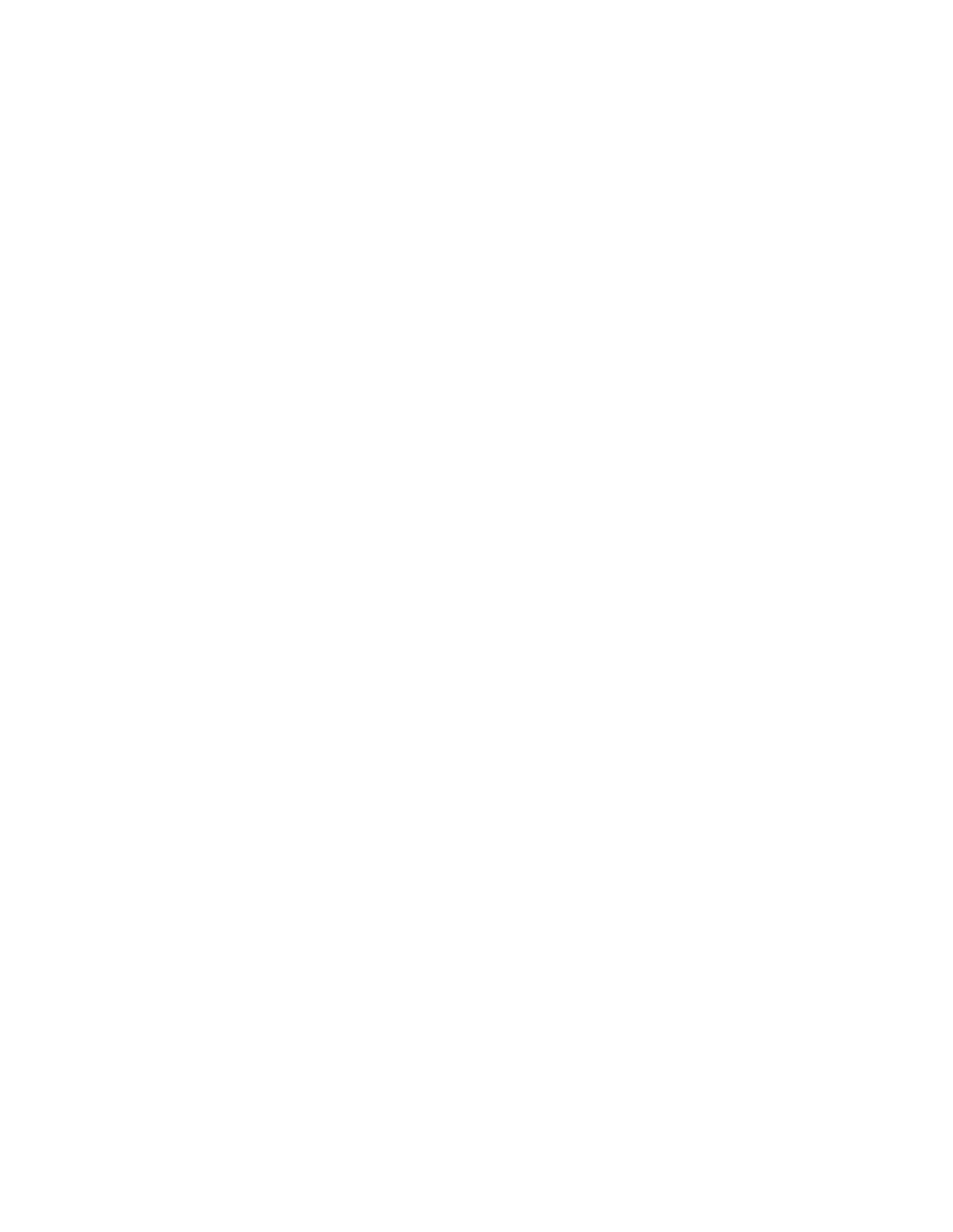#### SWEDISH MEATBALLS (Receipe #2) SWEDISH MEATBALLS IN SAUCE Contributed by Kitty Nelson, Sigrid Undset Lodge #32, Palo Alto CA

1 pound lean ground beef or turkey 2/3 cup milk 1/2 cup bread crumbs 1 egg 1 tbsp. chopped onion\* 1/4 tsp. ground pepper 1 tsp. salt 2 cans Golden Mushroom Soup Mix (canned) 2 scant soup cans of water

Mix all ingredients together in large bowl. Form into balls.

Brown meatballs in skilled until browned on all sides.

Add cans of soup and water. Mix well.

If skillet can't go into oven, transfer into a casserole dish before placing meatballs in oven.

Bake for 30 to 45 minutes in preheated 350 degree oven.

\* It is ok to substitute the equivalent of onion powder for the chopped onions.

This makes enough for 4 to 6 servings. Do NOT double the recipe as it changes the consistency. Make separate batches.

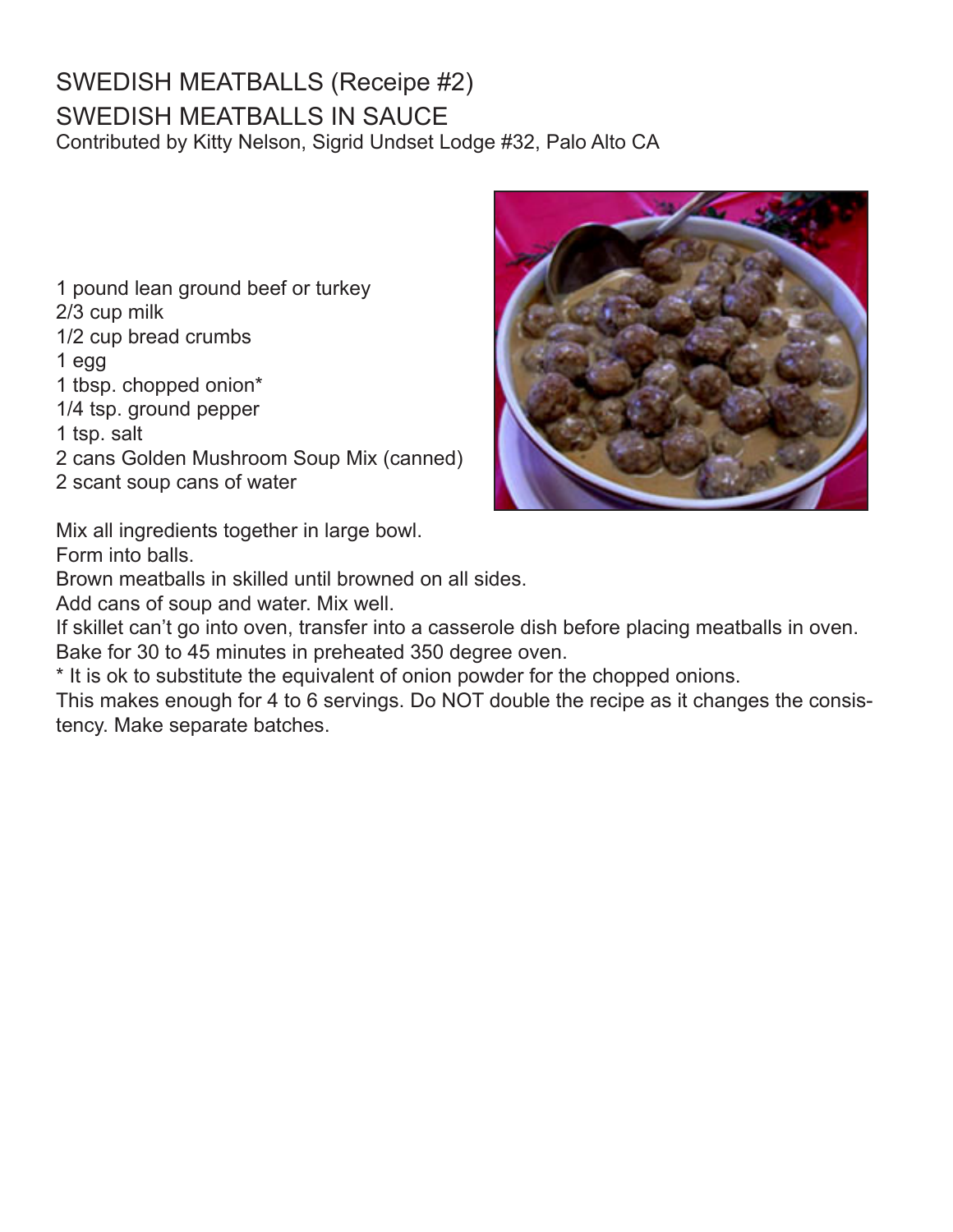# SIRUPSNIPPER COOKIES SYRUP COOKIES Karen Karpen, Sigrid Undset Lodge #32, Palo Alto, CA

1 1/2 cups butter (3 sticks) 1 1/2 cups sugar 1/3 cup canola oil 1 1/4 tsp. almond extract 1 tsp. powdered ammonium carbonate (hartshorn salt or hjortetaksalt)\* 1/3 cup chopped blanched almonds 1 cup all-purposed flour 1 cup almond meal (ground almonds) Yield: Makes about 24 cookies ( if larger than 1" probably makes about 18 cookies).



In bowl of electric mixer (large), beat sugar, butter and almond extract until light and fluffy. Gradually add canola oil a bit at a time while mixer is going on low.

Next, mix dry ingredients together (ammonium carbonate, two flours and chopped blanched almonds. Slowly add this mixture to electric mixer bowl with other ingredients on low speed. When all is mixed, can up speed to ensure everything is mixed well.

Chill dough in refrigerator for one hour.

Using a cookie scoop or tablespoon, scoop out dough in at least 1" diameter balls. Use hands to make round. (Do not press down). Place on parchment lined baking sheet with at least 2" between cookies (depending on diameter. The cookies flatten into circles on their own when cooking. For 1" balls, in300° oven bake for 15 minutes or until cookies are lightly browned around edge with cracks on surface. [Note: you will smell ammonia as they bake...it disapates and does not affect flavor of cookie. It makes them crisp and light.] \*\*

Remove cookies from oven and slide off parchment paper with cookies on counter top to cool. If using cooling rack, make sure it is same size as cookie sheet or those cookies falling off edges will not hold shape.

In preheated 375° oven, bake the cookies until golden brown around edges.

When cooled, either eat immediately, or place in individaul zip lock bags to prevent cookie from loosing it's crispiness and falling appart when handling. These are very delicate cookies.

\* The srup can be purchased from Scandinavaian speciality companies such as. Nordic House in Berkeley CA under their Dry Goods, Baking products section and is called Dansukker Syrup (Lys Sirup).

\*\*For the larger rounds, you will add about 5-8 minutes in cooking time. [Note 1 1/4" is probably largest size you would want to make as they turn out like Grandma's cookie size and are very delicate and would break if larger.]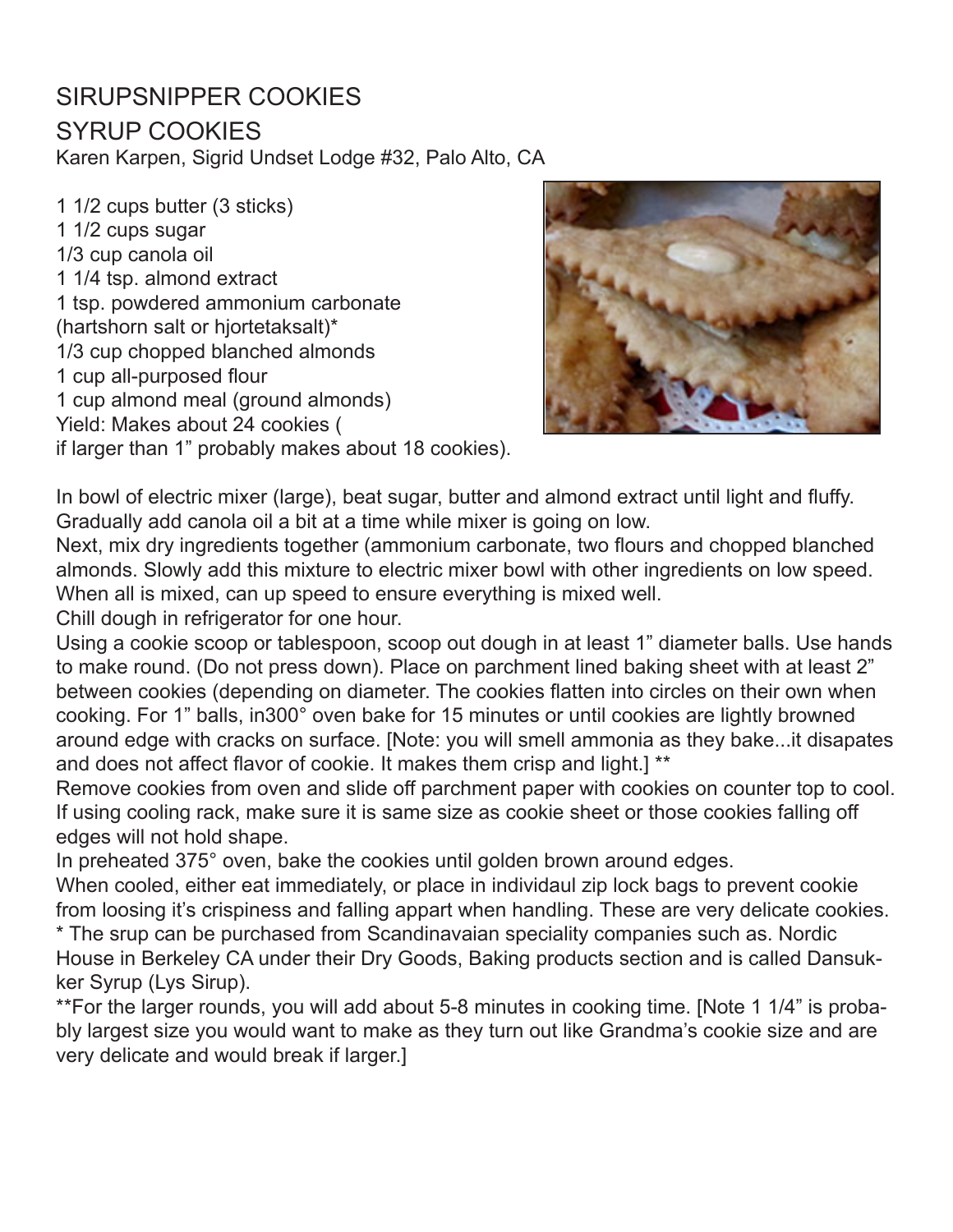# TYTTEBÆRSYLTETØY LINGONBERRY JAM\* Attributed to Adalaine Sather, Stjernen Lodge #7, Astoria, OR

1 1/4 cup water 2 1/4 cups sugar 1 stick cinnamon 8 whole cloves (without heads) 1 tsp. lemon rind, finely grated 1 1/2 lbs. lingonberries \*\*

Combine water, sugar, spices and lemon rind in pot and cook until sugar is melted. [Stir often. This forms the syrup.]

Meanwhile, clean the berries, drop into the syrup and allow to come to a boil.

Remove immediately from the burner and pour into a dish or jar.

Cover and cool for two days, then drain off liquid into a pot while reserving berries. Bring the liquid to a boil. While hot, pour over the reserved drained berries.

When cool, the mixture will be thick and can be served [as a pudding, used as a topping for waffles or served as a side dish for meatballs. As a pudding it] serves six. [As a jam, use it to top your toast or lefse.]

\*Jam or pudding can be used in translation.

\*\* Lingonberries are grown in Norway and other northern countries and states. They are very similar to American cranberries. Some recipes say to substitute cranberries for lingonberries. Hopefully, you'll find some local market carrying lingonberries. One person said they were able to grow them in the US (northern parts), so you might check with your local nursery about this if you live in those areas. Raintree Nursery, in Morton, WA carries the plant.

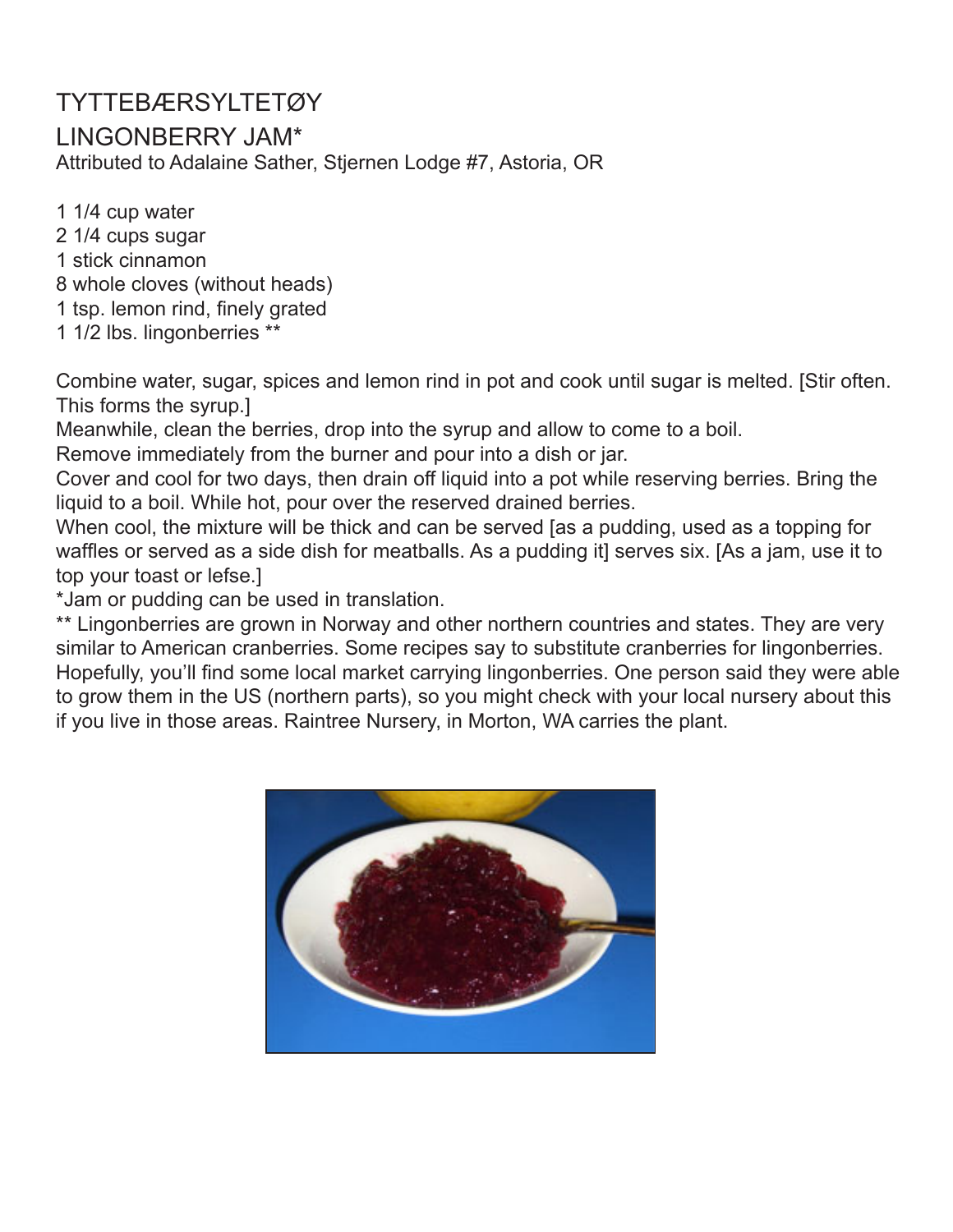#### VAFFLER NORWEGIAN WAFFLES Unattributed.

1/4 cup butter, melted 1 cup unbleached flour (sifted) 2 Tbsp. granulated sugar 1 tsp. baking soda 1 tsp. ground cardamom 1/2 tsp.salt 1 cup sour cream (thick) 1 cup buttermilk\* 2 eggs butter (as needed)

Preheat waffle griddle according to manufacturer's directions\*\* while preparing batter. In large bowl, sift together the flour, sugar, baking soda, cardamom and salt. Mix well and then set aside.

Separate the egg yolks into a small bowl and the egg whites into a mixing bowl. Beat the egg yolks until they are thick and lemon-colored. Gradually add the melted butter and then the sour cream and buttermilk. Beat until well blended.

Add liquid mixture at one time to dry ingredients. Only mix batter until it is smooth.

Beat the egg whites until rounded peaks are formed. Spread the beaten egg whites over the batter and fold them slowly into the batter until incorporated.

Test waffle baker to see if temperature is correct (some have automatic lights). Drop water on surface and if it sputters, it is read. Otherwise, wait until this works.

Pour batter into center of waffle baker. \*\*\* Cover and allow waffle to bake according to manufacturer's directions, or until steaming stops (about 5 minutes). Do NOT raise the cover during baking period. Lift cover and loosen waffle with a fork. Set waffles aside on a clean towel and cover waffles to keep them warm during remaining baking. Open towel and add additional waffles as them come out to keep previous waffles soft. Keep towel covering until ready to serve. Serve waffles cold. Some may wish to spread them with butter or lingonberry or other jams when enjoying them. Others, add thinly sliced Norwegian goat cheese (Geitøst/Gjetost)), sometimes called brunøst (brown cheese).\*\*\*\*

In Norway, these heart-shaped tender waffles are usually served with coffee in the afternoon for guests.

*(continued on next page)*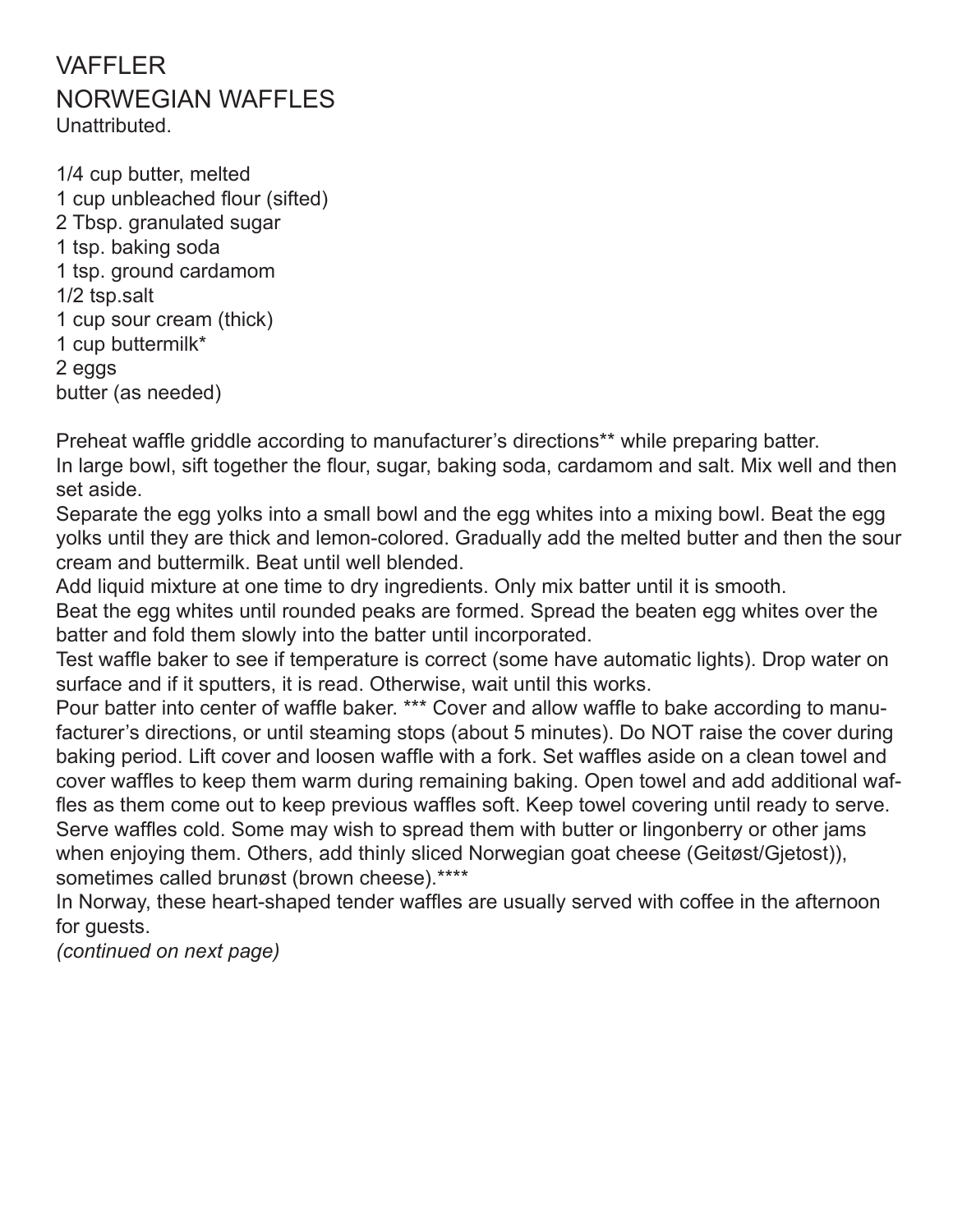\*Buttermilk powder is available for baking (in baking section or online. (Saco Cultured Buttermilk Blend is the most frequently seen in local grocery stores.) It is dried and all you do is add water. It is excellent to have on hand for cooking as you only make what you need. No waste.

\*\*Typically they are made in waffle makers that have heart shapes or tear into heart shapes. Some of these can be purchased at regular & Scandinavian stores online (including Target). One link, Ingebretsen's, is listed in left column.

\*\*\*Experiment to figure out how much batter your baker will hold and use that same measurement in future waffle baking. The heart shaped waffles are typical for Scandinavia (shown to left).

\*\*\*\*Ski Queen & Tine are a few of the brands available in the US. You can usually find it in at the specialty cheese sections at your local grocer or cheese shops. Enjoy!

Makes about 4 large waffles (each waffle makes 5 hearts, so you get 20 hearts).